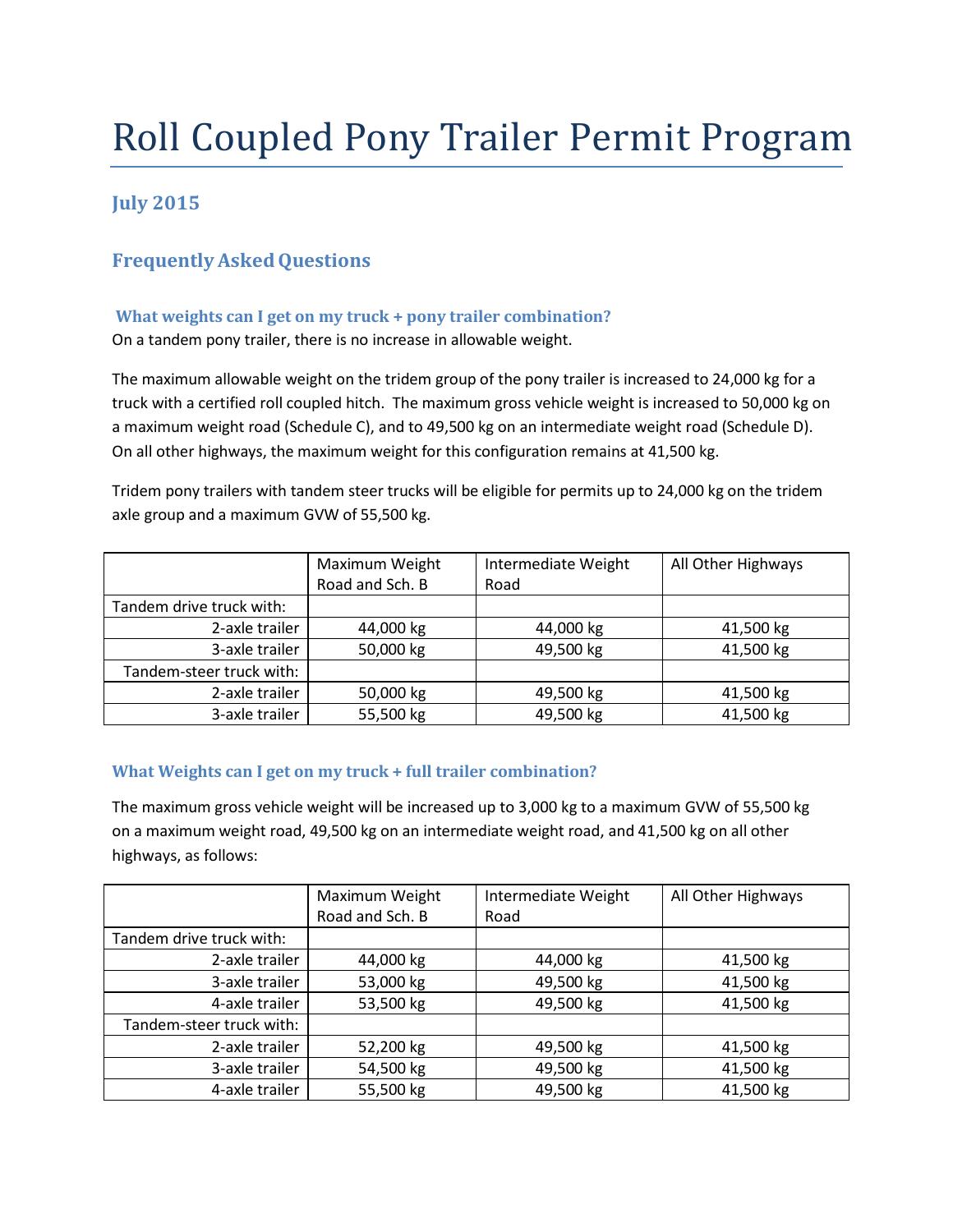#### **What is the maximum hitch offset?**

The hitch offset can be a maximum of 3.4m (up from 1.8m) for a truck with a roll coupled hitch. The hitch offset is measured from the center of the drive axle group of the truck to the articulation point of the hitch.

#### **What do I need to be eligible for a permit in this pilot?**

A special move permit issued by Service Nova Scotia with the following conditions will be issued:

- Must carry a copy of the letter certifying proper hitch installation from the manufacturer
- Hitch offset may be up to 3.4 m
- Specific weight limits, as defined per configuration

#### **What companies sell and install certified roll coupled trailers?**

Wolf Trailer Company, Inc.

| wolftrailer.co      | <b>Wajax Equipment</b> | <b>Strongco Equipment</b> | <b>Advocate Metal Works</b> |
|---------------------|------------------------|---------------------------|-----------------------------|
| P.O. Box 1117       | 151 Thornhill Dr.      | 55 Isnor Dr.              | W. Advocate Road            |
| Vernon, BC          | Dartmouth, NS          | Dartmouth, NS             | Advocate Harbour, NS        |
| V1T 6N4             |                        | <b>B3B 1N2</b>            | <b>BOM 1A0</b>              |
| 1-877-258-9653      | 1-800-222-9729         | 902-468-5010              | 902-392-2997                |
| wolftrailer@shaw.ca |                        |                           |                             |

#### **Will this coupling be legal outside of Nova Scotia?**

Contact other jurisdictions before using this hitch outside of Nova Scotia. It may be allowed but only as an equivalent to a pintle hook.

#### **Who can certify a roll coupled hitch installation?**

Before a permit is issued for additional weight or hitch offset, confirmation that the hitch has been properly installed will be required from the original equipment manufacturer.

#### **Can all tridem pony trailers be retro-fitted with the hitch?**

The hitch manufacturer will determine if an existing trailer is strong enough to be fitted with a roll coupled hitch. They are responsible to certify the hitch and trailer combination. Contact a manufacturer's dealer.

**What is involved in converting a truck and trailer to accept the roll-coupling hitch?** Contact a hitch manufacturer's dealer / installer for an assessment.